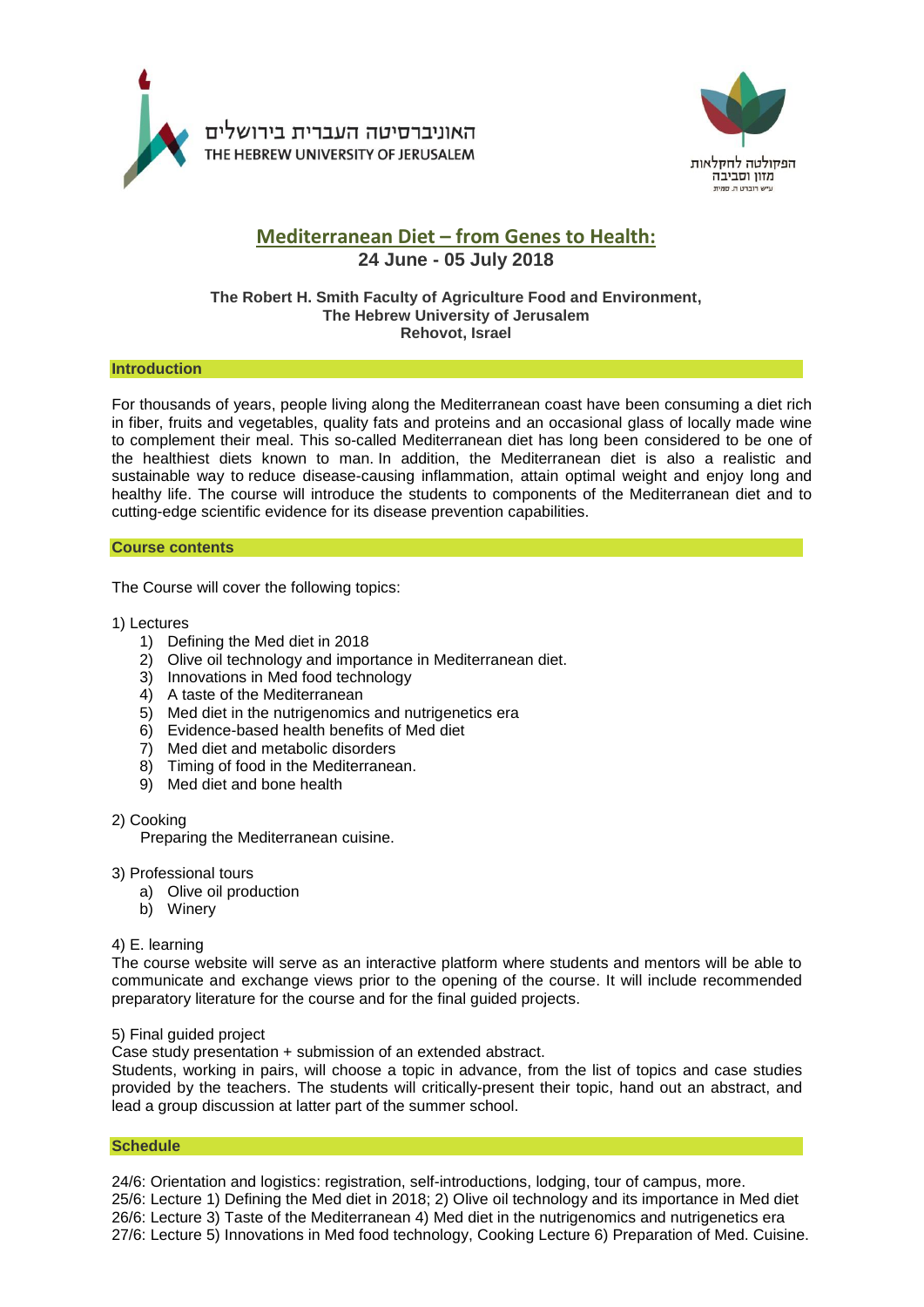28/6: Professional tour – Olive oil

29/6: preparation of papers and presentations

30/6: (Saturday) Free

01/7: Lecture 7) Med diet and metabolic disorders 8) Evidence-based health benefits of Med diet

02/7: Professional tour: Winery and tour to Jerusalem.

03/7: Lecture 9) Timing of food in the Mediterranean

04/7: Presentation of projects; 8) Mediterranean diet and bone health

05/7: Presentation of projects by students and discussion with a panel of experts

#### **Credits**

7.5 ECTS

#### **Language**

English

#### **Application**

Please fill out the application form and send it to Ms. Noa Schwarzwald, at the International School of Agricultural Sciences, Robert H. Smith Faculty of Agriculture Food and Environment, Rehovot, Israel: **[malab@savion.huji.ac.il](mailto:malab@savion.huji.ac.il)**

## **Deadline for application: April 10, 2017 or until class is full**

#### **Information**

**Level:** The course is aimed at students of biology, nutrition and food technology, or related subjects who have already completed at least 2 years of basic university coursework.

**Course format:** Mix of lectures, cooking, professional visits, and guided projects

**Social Program:** Welcome get-together and farewell party. A night-out in Tel Aviv with Israeli students, student extracurricular activities off-campus.

**Medical insurance**: **compulsory** (either from home country or through the Int'l School). **Visa**: Students who are nationals of the ELLS participating countries\*\* do not require an entry visa to Israel. Other nationals please contact MS. Noa Schwarzwald and inquire whether an entry visa is required.

\*\* Excluding China (Chinese nationals require a tourist visa to Israel)

#### **Location**

The Robert H. Smith Faculty of Agriculture, Food and Environment, Rehovot, Israel

#### **Accommodation**

Reisfeld residence, on the Smith Faculty campus <http://intschool.agri.huji.ac.il/reisfeld-residence>

#### **Costs**

Housing: € 50 per night Travel expenses and food are not included. Partial stipends are available to cover part of the costs.

#### **Contact**

Scientific questions should be addressed to the academic head of the summer school,

**Prof. Dr. Oren Froy** Institute of Biochemistry, Food Science and Nutrition The Robert H. Smith Faculty of Agriculture Food and Environment, Rehovot 76100, Israel Tel: +972-8-9489746 Email: **[oren.froy@mail.huji.ac.il](mailto:oren.froy@mail.huji.ac.il)**

Administrative and other questions should be addressed to Summer School Coordinator, **Ms. Noa Schwarzwald** or **Ms. Mala Braslavsky** The International School of Agricultural Sciences, The Robert H. Smith Faculty of Agriculture, Food and Environment, Rehovot 76100, Israel.